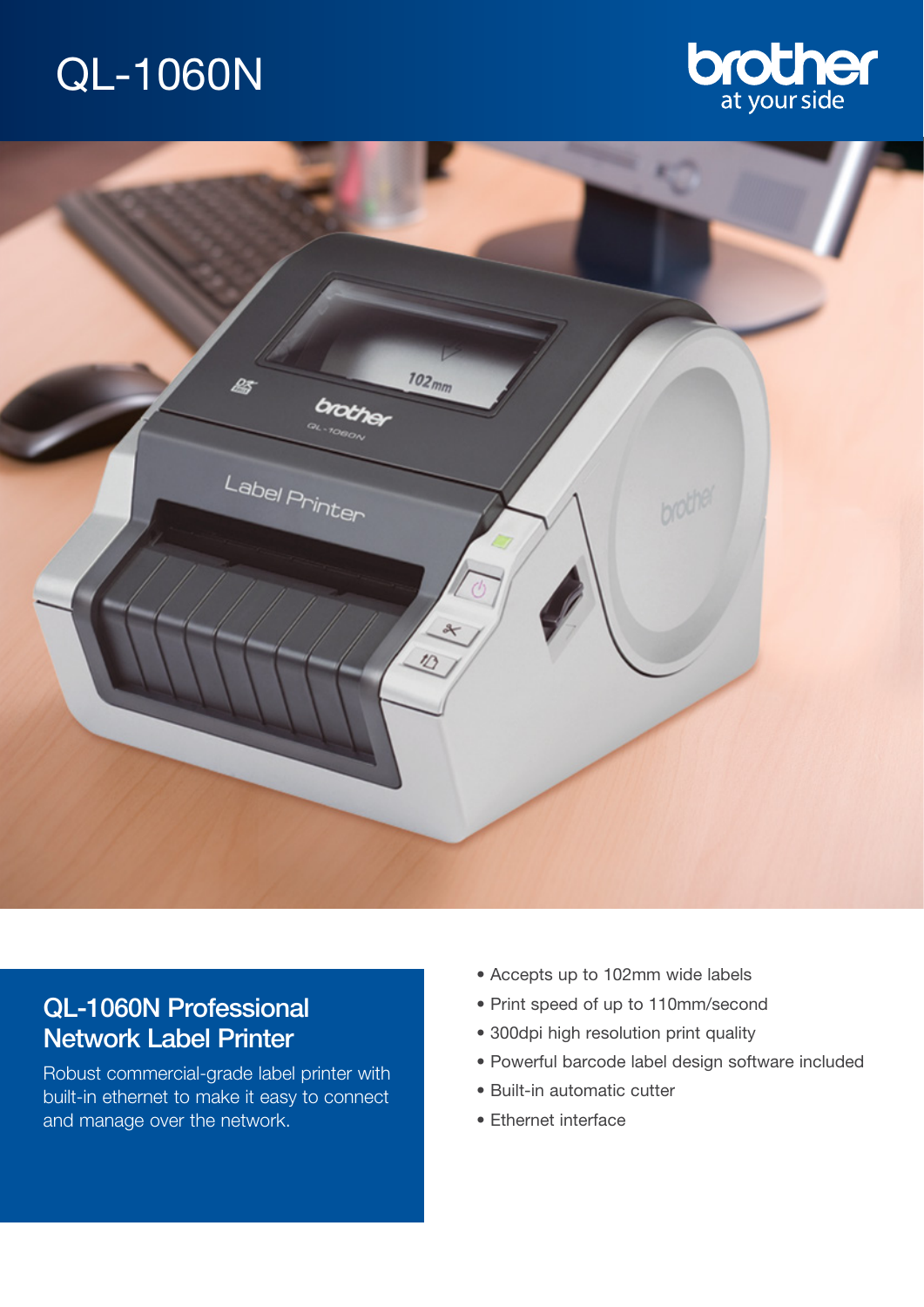## **The QL-1060N is the perfect synergy of performance and functionality**

Introducing the powerful and versatile Brother QL-1060N Professional Label Printer. Perfect for creating cost effective large shipping labels on demand. It's also designed to quickly produce labels for envelopes, file folders, CD/DVD, name badges and more†† ... Once you use the Brother QL-1060N Label Printer you will discover many more uses for this versatile product. The Brother QL-1060N Label Printer is for those wanting to create a variety of customized labels with barcodes and graphics – to meet the deadline pressures they face everyday.



Connect to your computer via the included USB cord or a RS232 cord.

## **Other Features**



**Heavy Duty Built-In Automatic Cutter** This allows for labels to be cut at intervals for each label. Cutter can also cut at the end of the print job ensuring a clean professional finish.

\* Based on internal Brother testing when using die-cut labels.††Comes with starter rolls of DK-11241 - 102mm x 152mm Large Shipping Labels (40 labels) DK-22205 8m Continuous Paper Tape roll (62mm x 8m)

Allows for multiple users to connect and use the QL-1060N

label printer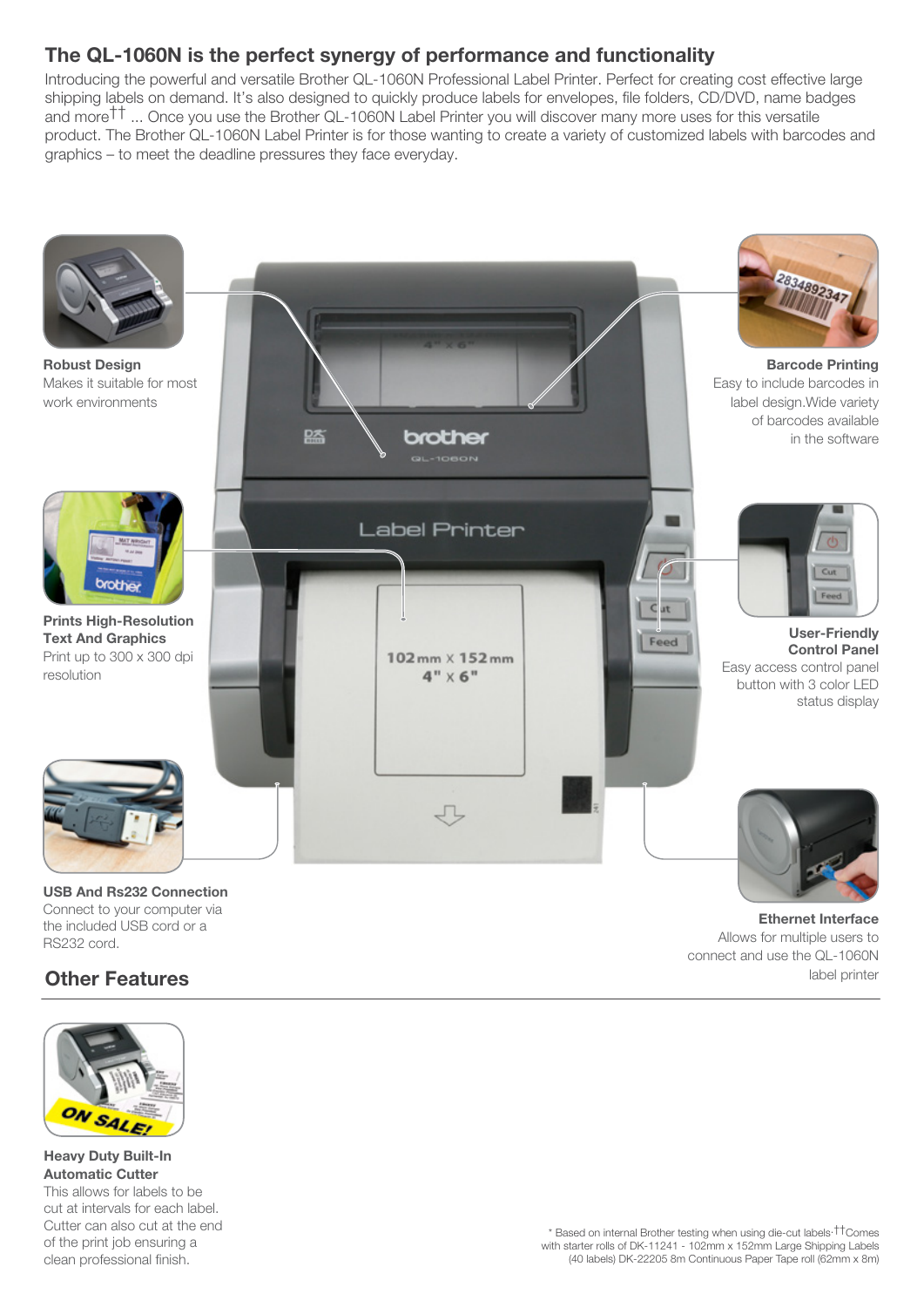## **Why Network a Label Printer?**

A network label printer allows for multiple users to be connected and use one machine. All users on the LAN network – whether they are PC or Mac users – can access the networked Brother QL-1060N label printer. The advantages of this include:

- Low initial purchase cost
- Saves space
- Easy to install and manage
- Ability to print remotely from another location
- Print different sized labels without having to change rolls this is possible if there is a series of label printers connected to the network and each machine holds a different roll

## **Easy to Install**

Installing the Brother Label Printer onto the Network: It is simple to install the Brother QL-1060N onto a network using the user-driven installation software. The Brother Label Printer can be connected to a network via a peer to peer structure or using a Network Shared Structure (USB or Ethernet model).

## **Easy to Manage**

The Network management tool provides a range of tools to make it easier to manage the Brother QL-1060N label printer. The tools include:

#### Printer Status Monitor

• The Brother QL-1060N offers network monitors for easy management of label printers on the network.

### Error Checking

- Local USB connection an error message appears immediately on-screen to identify the error that has occurred.
- Network connection The 3 color LED flashes red to indicate an error has occurred and is then followed shortly after with an error message.

### BRAdmin Network Management Software

BRAdmin Light (Available on Included CD)The BRAdmin Light is a utility used in the initial set up of Brother Network connected devices. It allows the user to search for printers, view printer status and configure basic network settings. BRAdmin Light allows for easy access of vital information on the QL-1060N.

## BRAdmin Professional (For Windows) (Available via FREE download from: http://support.brother.com)

The BRAdmin Professional is a more advanced management of network connected Brother devices. It includes BRAdmin Light functions as well as allowing the Administrator to access multi-printer settings.

### Web Based Management

Using BRAdmin Professional the Administrator can access the following information:

- Device (Status, Speed, Emulation, Memory, Template and Node Type)
- Printer (Media Status, Media Type, Total Cut Count, Total Print Length, etc)
- Printer Set Up (Emulation, Power, and Baud Rate)
- Operation Controls (User Reset, Factory Reset, Print Setting Lists and Cancel Jobs)

TIP: The Brother QL-1060N uses the same network management interface as our range of inkjet and laser printers, making it easier to integrate the machine into your current system.

## **Powerful Software Integration Tools With The B-Pac Software Development Kit**

### What is b-PAC Software Development Kit

b-PAC is Brother's Application Programming Interface (API) for its P-touch<sup>®</sup> Editor label design software, b-PAC gives programmers a way to use specific features of the P-touch<sup>®</sup> Editor software without having to open the application. Using b-PAC, programs can pass text, numbers, graphics, and bar code data to a label template, and print the label directly to any of Brother's Label Printers.

### b-PAC offers added versatility in creating label templates

As an alternative to creating a label in their specific application, developers create the label template with P-touch® Editor, and use b-PAC to pass the data to the pre-defined template. Because b-PAC integrates seamlessly with Brother label printers, you'll always know that the labels will print as expected.

### Free Download of b-PAC Software Development Kit

b-PAC provides automation components for using P-touch<sup>®</sup> Editor label templates, and can be used by any application that supports COM Automation. Included with the b-PAC installation are the distribution componentand license, complete documentation, and sample code written in Visual Basic, Visual Basic for Applications,Visual Basic Script, and Visual C++. Developers can download any of Brother's bPAC software development kits at:

http://www.brother.com.au/service-and-support/software-development-kit.html